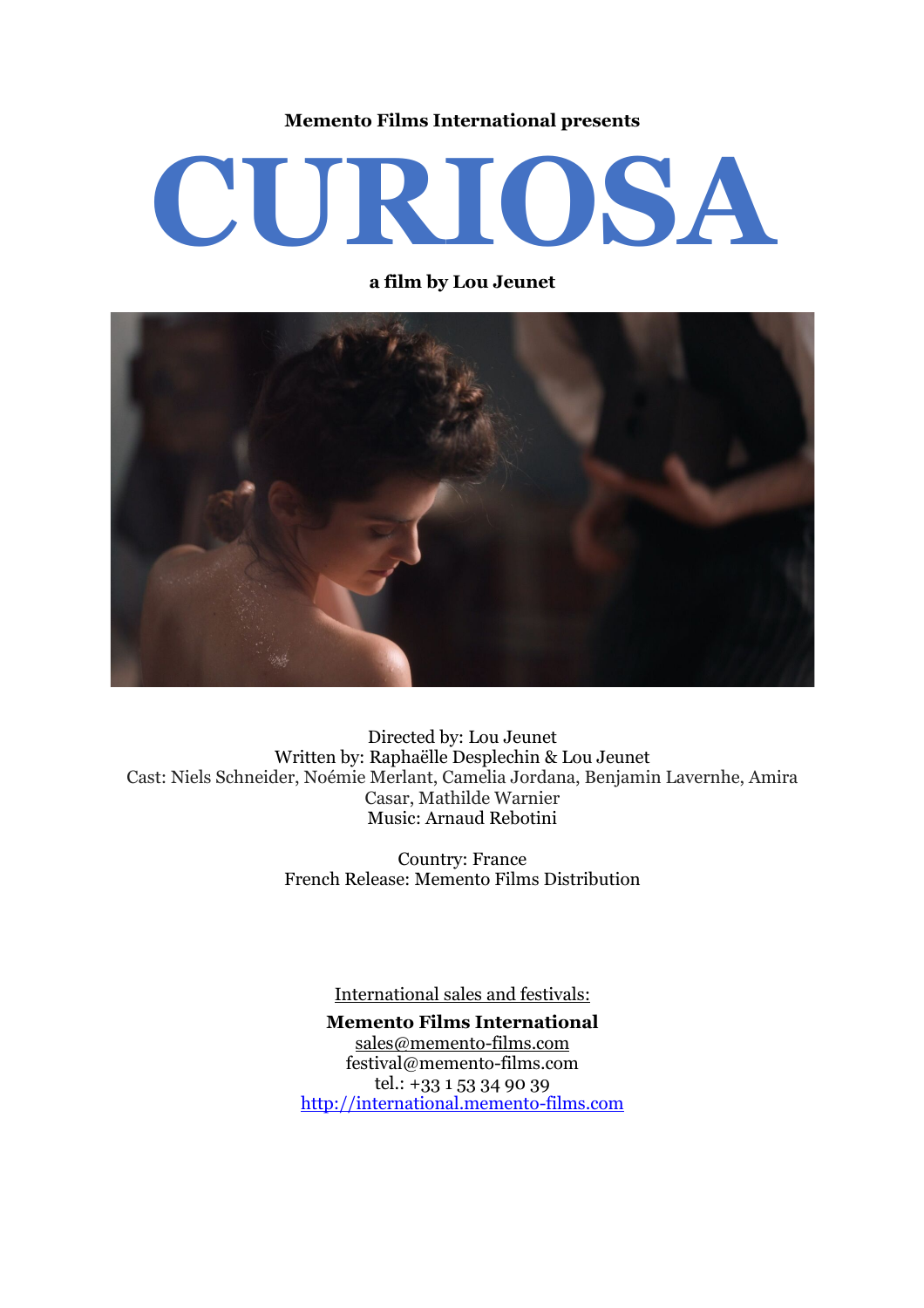## **SYNOPIS**

Paris 1895. Pierre Louÿs is a Parisian dandy and poet on the verge of fame. Pierre and his friend Henri De Régnier are both madly in love with Marie de Heredia, the cheeky daughter of their mentor. Despite her feelings for Pierre, Marie eventually marries Henri who has a better situation. Badly hurt, Pierre leaves for Algeria where he meets Zohra, a bewitching local girl with whom he shares a tumultuous relationship and a passion for erotic photography.

One year later, Marie still has weak feelings for her husband and Pierre comes back to Paris with Zohra. As soon as Marie hears the news, she rushes to see Pierre and confesses that she kept herself for him. They quickly start an affair and a game of cat and mouse between many players begins, full of desire, jealousy and photography. They will build their future selves by transgressing the established codes, how far will they go?

# **Q&A with Director Lou Jeunet**

#### **What were the origins of "Curiosa"?**

As a female director, my encounter with Marie de Régnier was like love at first sight. I remember my emotion when I discovered, among hundreds of poems, letters and other archives, photographs of this young woman, so modern in her nudity, staring through her dark eyes - as if demanding to become the heroine of a film, as talented in the realm of the body as in matters of the mind! I had access to all the letters and all the postcards sent to her by Pierre Louÿs and could measure the intensity of the passion she awoke in him.

#### **"Curiosa" seems at first to be "Louÿs" story. But it becomes Marie's. Could you comment?**

Marie's correspondence has disappeared (burned by Louvs at the end of their liaison?). I started imagining their relationship. Detached from the biographical material, I was able to adopt her perspective. A few elements remained to establish her character tone: Poems she wrote Pierre when he fled to Algeria and her rival, Zohra. Touched with devastating humor, they always drew him back to Paris and to her.

So, yes, I wanted to make "Curiosa" to tell the story of Marie de Régnier. How she evolved from victim to taking her destiny in her own hands. And how she discovers the power of the imagination and her sexuality through her relation with Pierre Louÿs. "Curiosa" is not a biopic about Pierre Louÿs. I took a lot of freedom with the biography of the characters to refocus my story around the photography and the sessions that the two lovers organize. In a way, it's the story of her taking over of the story!

#### **Yes, in a way, "Curiosa" traces a pivot in power, or at least creativity. Again, could you comment?**

Unlike the photos of the prostitutes of the day, Marie doesn't hide her face. She invents poses and looks right into the lens. Who's handling the staging? Is it her? Or him? It is during their photo sessions that Marie goes from being a mere object of desire to progressively imposing her feminine perspective on erotic matters and sharing equally with Pierre the co-direction - so to speak - of their affair. The moment where she wants to photograph Pierre nude and asleep is the key point of her rebellion.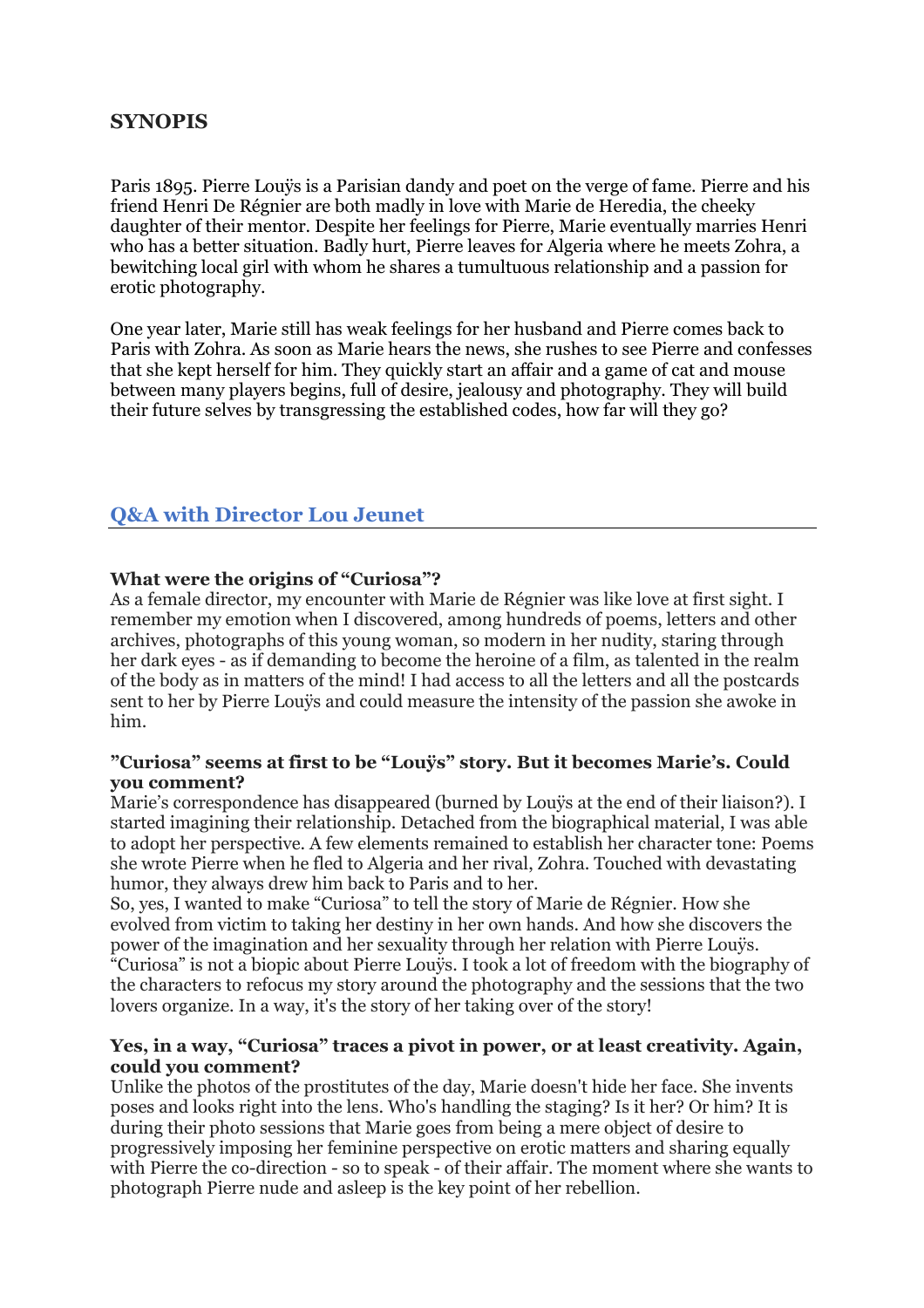#### **Marie de Regnier still seems ahead of our time…**

Marie is all about provocation, and fantasy. She's not a conventional 19th century girl. Her boldness, her contradictions and her talent for freedom make her a very modern character. Her love experience resonates strongly with our own questioning about love today. It's time for women to consider their own sexual desires and not to be considered as sexual objects by men. With the #MeToo movement and so on, the next step is the right to our own eroticism, our own and completely free imagination about sex and love.

#### **Louÿs' problem, when it comes to relationships, seems to be, rather like the protagonist of Luis Buñuel's "The Obscure Object of Desire," that he is so consumed by his own solipsistic passion that he's unable to recognize its object, empathize with Marie as a person….**

Louÿs has a hard time considering women as people. That has to do with the mentality of these times of course. But especially since he has an obsession for collecting things, he sees women as objects to be pinned as trophies. What interests me is to show how Marie imposes herself as a person, until she makes him live, for the first time, the sensation of a lack of love. Marie herself understands that her rival is not Zohra but her photographic image that obsesses Pierre, to the point of distracting him from her.

#### **The film is set at the dawn of amateur photography….**

Pierre Louÿs was the first man in Paris who bought a Kodak box camera which allowed people to develop their own photos, key in his case because his photos were so erotic. "Curiosa" is set in a literary world. Marie's father is a poet, José María de Heredia, her husband, Henri de Régnier was French symbolist poet, Pierre wrote. Portraying such a literary world, I wanted to make as visual a film as possible, to make it accessible.

#### **Photography also helps derive the plot….**

Yes, many dramatic moments are triggered by photo sessions, by Pierre's sudden departures and their cards and letters - they write to each other as much as seven times a day. The photo of Pierre's friend Jean, left "forgotten" by Marie in his bachelor pad, is one example. This is the beginning of an era in which we are still totally immersed today. What is extraordinary about this story is the peculiarity of the romantic passion. I didn't want to make a film about people making love. It's because photography is the medium through which they love each other that their desire becomes heated to incandescence. One century later, when we see the real images they made together, we can explore the mystery of it but can't resolve it. It is this mystery that I have tried to bring to the screen.

#### **The film seems part-period, where you set out to capture some of the color, artistic vitality and sheer energy - visible in early Lumière films - of the Belle Epoque: Is this right?**

Exactly, these are relatively happy, sunny times, the Belle Epoque. But of course, "Curiosa" is not about historical reconstruction. There are no horses, no carriages! I've worked toward a more stylized rendering. It should feel like the interpretation of an era. For example, with Yann Mégard, the decorator, we We created a single set for the film. We made a film of wallpaper which was like the mental landscape of the characters. Yann enlarged photographs of Louÿs with the background of the famous wallpaper against which the models pose, researched with the Museum of Rixheim, and remade the wallpapers of the film. We also found 19th century-patterned scrolls to paint his bachelor flat, all the sets being in the 9th arrondissement and Avenue Kléber, almost in the real settings.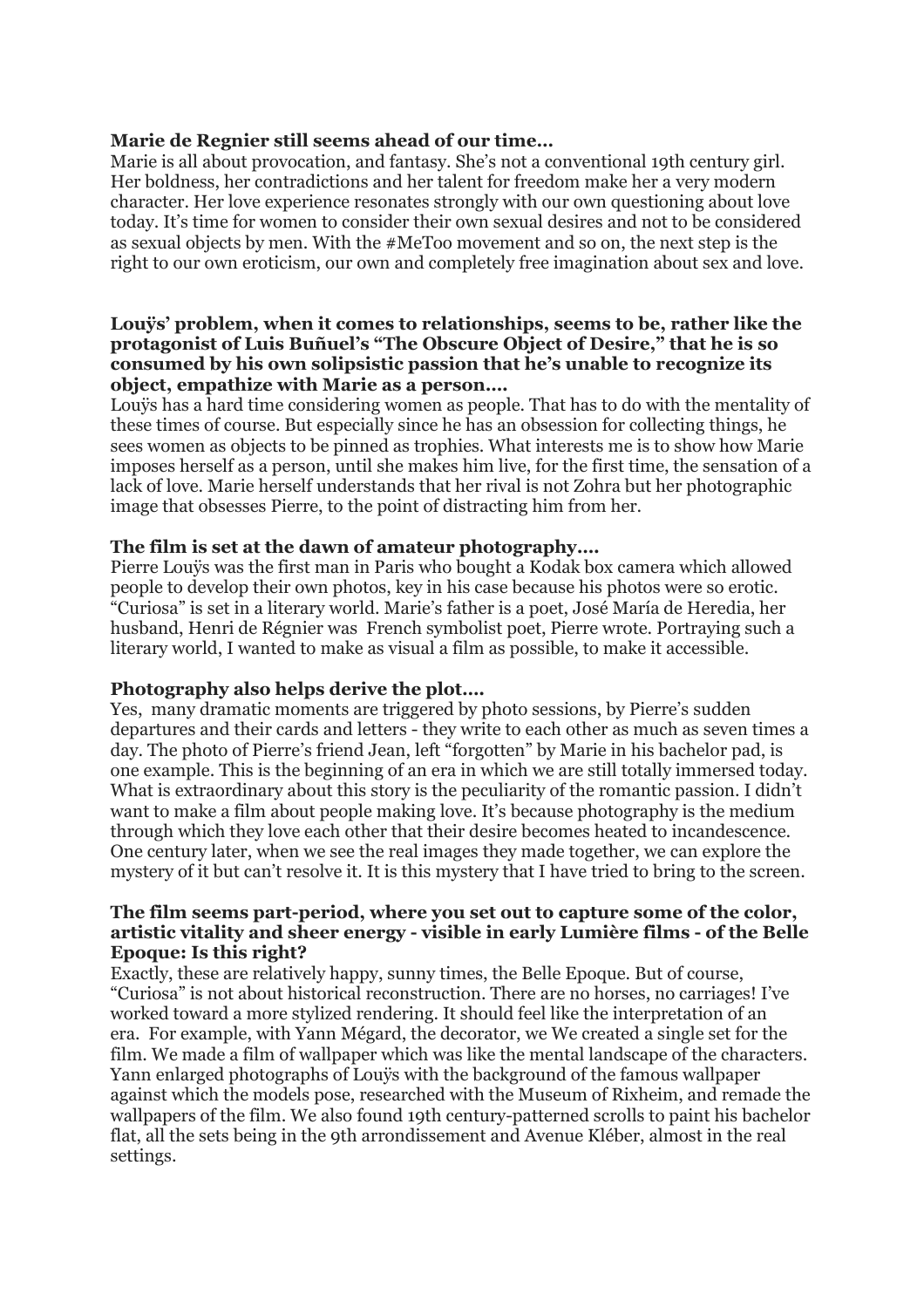#### **Costume seems key to character.**

We tried to flag the modernity of the film with the Eiffel Tower disco ball and also in the Azzedine Alaïa dress that actress Camellia Jordana, who plays Zohra, wears to the opera. Regarding costume, with Valentine Breton Loÿs, the costume designer, we reproduced only two costumes of Marie, one from her Parisian tailor laced like a "saharienne" by Yves Saint Laurent, and the white outfit at the end of the film. Marie's costumes, beyond being coherent with the fashion of the time – among others, the fascination for things Japanese, with Marie wearing kimonos – had to reflect the evolution of her feelings. The men dress in black and white: Marie appears like a multicolored butterfly in the middle of this masculine, old-time photographic palette. But all the costumes are really old clothes, vintage, borrowed, but employed for the most modern effect possible. With Véronique Boitout, instead of the invasive hats of the time, we preferred to work hair in an Art Nouveau spirit with hulls, feathers and jewelry. The actors grew real mustaches like modern-day hipsters.

#### **"Curiosa" is a film about the male and female gaze, where visual appeal is paramount to plot from the very first scene of Pierre, who's not talking to Marie, but spying on her, while she consciously acts with her sisters? So how did you approach its cinematography?**

Simon Roca, the DP, shot with two digital cameras to encourage actors' spontaneity. He shot the entire movie with old 50mm and 85mm Leica lenses. He also used an old camera for the black-and-white photos taken during the emotion of scenes. We had a library of images which we wanted to pay tribute to, without any constraint of the time. The frames were inspired by France's cult of Japanism and the Nabis group of French artists. So, in the scene where Henri listens to Pierre and Marie making love, I have close-ups of their feet and Marie's hands, a very Japanese style.

## **Again, the music is inspired by the period, but modern….**

Arnaud Rebotini, who admires Debussy, Louÿs' best friend, created a playful, joyful electro soundtrack that connects right away with the youth of our actors. The music also reflects characters' feelings and melancholy.

#### **How did you develop with Raphaëlle Desplechin the screenplay for "Curiosa,"**

I wrote a lot until I came across the photos and correspondence. I researched for a long time. With Raphaëlle we worked on how to translate into dialogues all the poetic exchanges, to create the most modern and intelligible language possible. We laughed a lot with the terms of the time used by Louÿs in his correspondence: "Make pussy," "rose leaf," and so on.

#### **By using modern dialog, yo also wanted to make te pit that these are modern people…..**

Yes. As for visual writing, I learned that from Gérard Brach, the writer of Roman Polanski's "Repulsion· and "The Vampires' Ball." The film aimed at reflecting Louÿs' impulse in writing, as a director I am as fascinated, like he was, by photography.

**You are working with four of France's most laureled young actors, two winners of César Awards for most promising actress or actor - Niels Schneider ("Dark Diamond"), Camelia Jordana ("Le Brio") - and two nominees in the same category: Noémie Merlant ("Heaven Will Wait") and Benjamin Laverhne ("C'est La Vie!). How did you work with them and elicit such sexual candor?**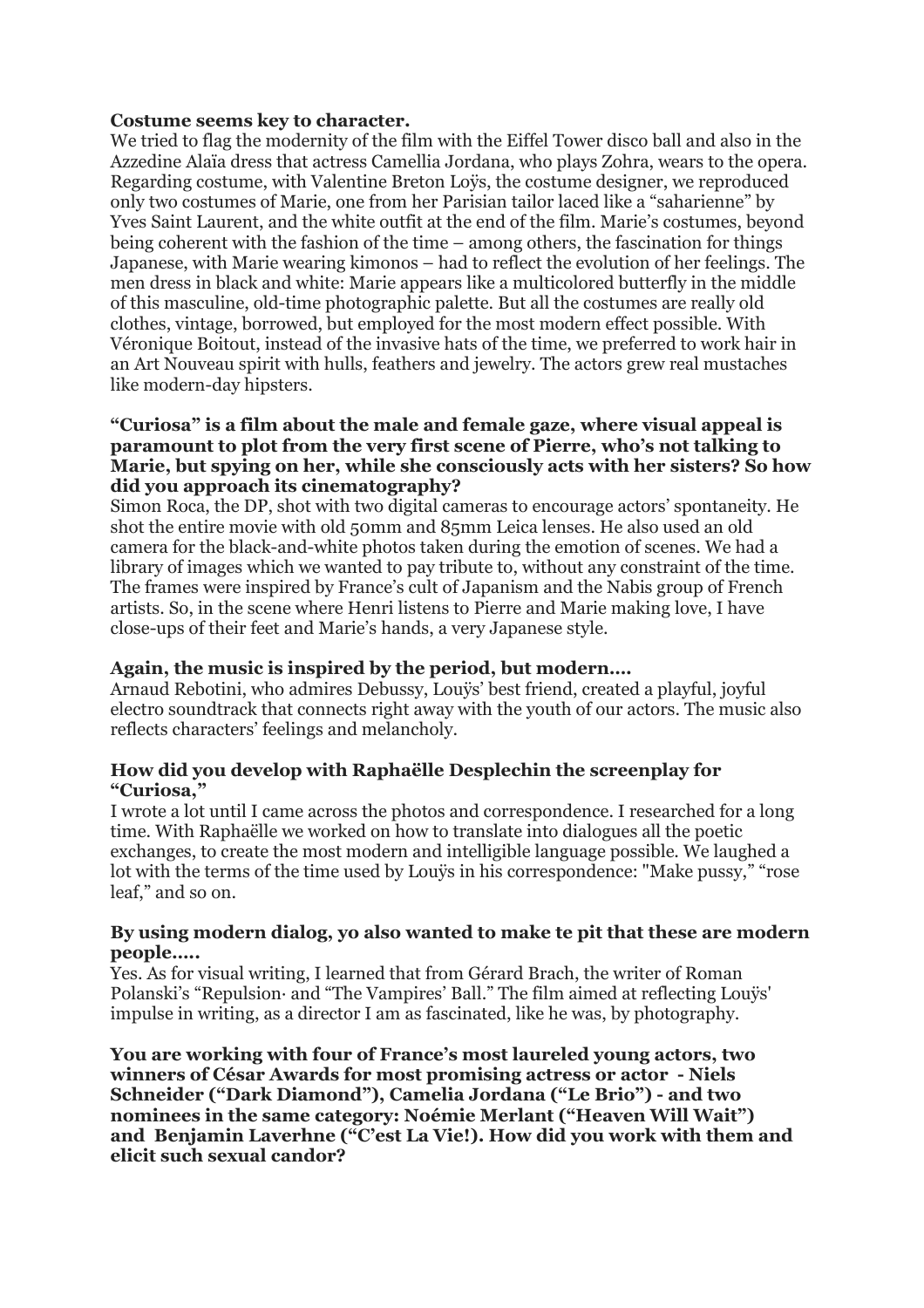Sexual candor is what I wanted to suggest in my film. This first love for Pierre and Marie is quite mystical: They will never forget the intensity of their passion. It was a very long casting process. I chose Noémie Merlant after filming her in a studio model-pose session. She could go from innocent girl to perverse woman, knew how to play with her body. But her nudity provokes a reaction that is neither sexual nor of curiosity, and her poses are not about exhibitionism. I did the same session with Niels Schneider. He's a very generous actor,who chooses complex roles with characters that are a priori hateful, giving them humanity and depth. It had to be Niels, who has the beauty of the devil, to play this insatiable Louÿs, who yet touches us, allowing us especially not to judge his character with modern-day criteria.

## **And Jordana and Laverhne?**

For Camélia Jordana's scene where she's with three men, we encouraged her to play it like Rihanna and Beyoncé, Afro-American female power. Camélia endows her fall from grace, from an icon to nothing, with a lot of emotion. Benjamin Laverhne's role as the cuckold husband is undoubtedly the most thankless, but Benjamin turns him into the greatest of lover of the film, who loves Marie despite everything. It's very moving when she says she wants to become a writer and asks him if he'll read what she writes….

#### **What are your working on now?**

I've started to write a contemporary story, about beauty. The story of an actress who attempts a comeback. I also thinking of working in English with a film about cooking, a sentimental education by "taste." A film where Europe and America meet.

# **CURIOSA FILMS, producers**

CURIOSA FILMS (France) Olivier Delbosc Tel: +33.1.55.34.98.08 accueil@curiosafilms.fr

# **LOU JEUNET, Director and Screenwriter**

If "Curiosa" is Lou Jeunet's first feature-length film, she has written and directed four award-winning TV movies, as well as a short film "Le Beau Pavel" with Jeanne Balibar, selected at the Clermont Ferrand festival, which was already a reflexion on sexuality. A graduate of Idhec (Femis) in 1986 in directing and editing, Lou Jeunet meets writer Gérard Brach on "Frantic" by Roman Polanski, where she is a script trainee, which encourages her to write. She gets a grant from Villa Medicis Hors les Murs in London for a documentary about Bloomsbury.

It is Claude de Givray, screenwriter of François Truffaut, who gives her a chance to write and make her first TV movie "Tout ce qui brille" with Annie Girardot and Isabelle Carré. Lou Jeunet was honored with the SACD Talent Television Award. "The Favorite Girl" is nominated for the International Emmy Awards and honored with two awards at the Monte Carlo Television Festival.

After ten years devoted to screenwriting projects for television, it is her passion for photography, which makes her want to write her first feature film "Curiosa".

A singular project built from the discovery of erotic photos by Pierre Louÿs and Marie de Régnier, a project conceived from the start with a debut film budget, without a heavy reconstruction. With the desire to tell a love story in a raw way, between romantic love